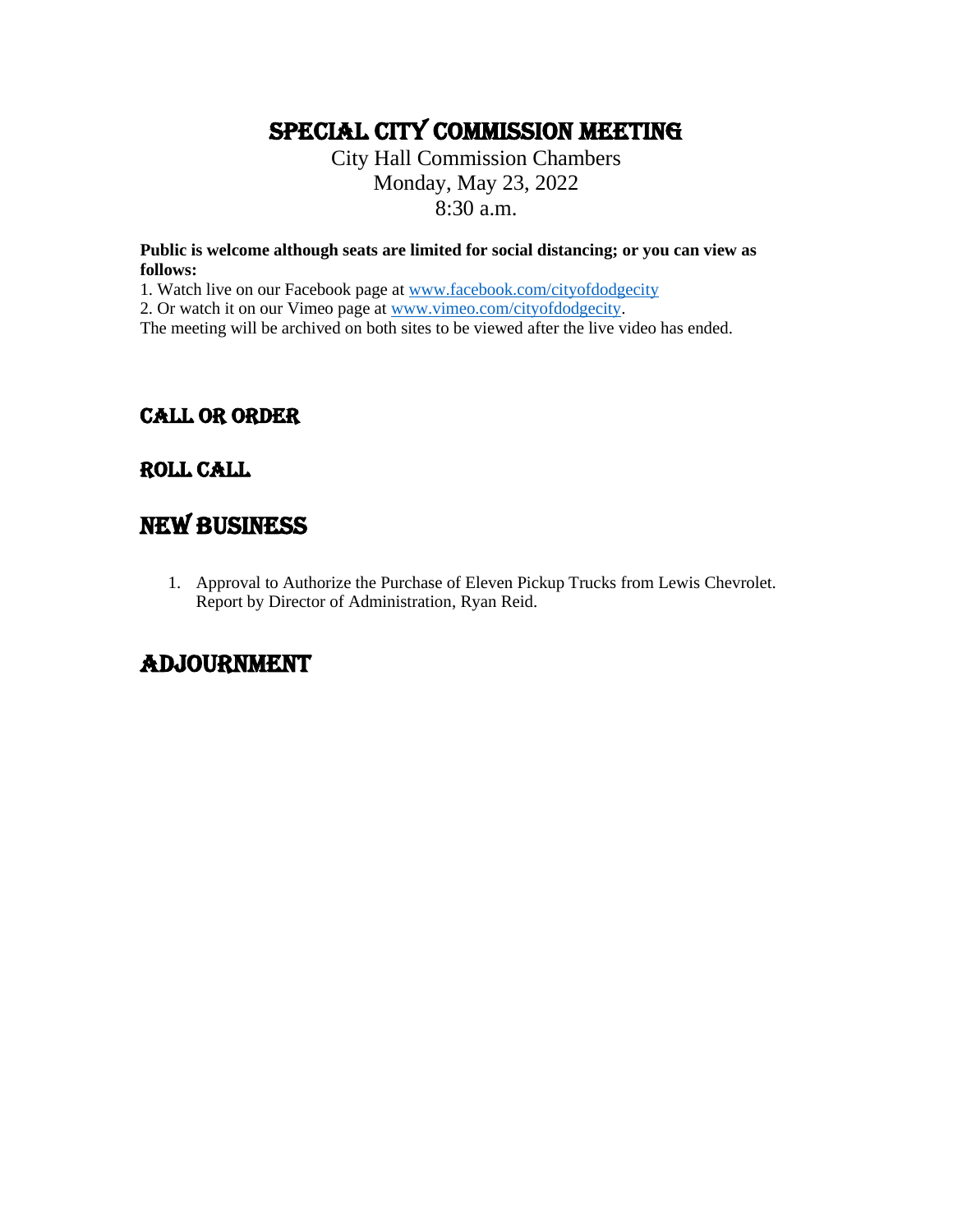

# Memorandum

**To:** City Commission **From:** Director of Administration, Ryan Reid **Date:** 04/20/2022 **Subject:** Special Purchase: Eleven Trucks **Agenda Item:** New Business

**Recommendation:** Authorize the purchase of eleven pickup trucks from Lewis Chevrolet for \$535,563.00.

**Background:** Due to worldwide shortages and problems with logistics and supply, the City has faced challenges procuring vehicles. The City has had no bids on vehicles as well as cancelled orders in the last year or two. Lewis Chevrolet has indicated that they believe they can get these trucks manufactured if we place the order by May  $26<sup>th</sup>$ . We will receive the vehicles in six to eight months (estimated).

**\_\_\_\_\_\_\_\_\_\_\_\_\_\_\_\_\_\_\_\_\_\_\_\_\_\_\_\_\_\_\_\_\_\_\_\_\_\_\_\_\_\_\_\_\_\_\_\_\_\_\_\_\_\_\_\_\_\_\_\_\_\_\_\_\_\_\_\_\_\_\_\_\_\_\_\_\_\_\_\_\_\_\_\_\_** 

**Justification:** These trucks are budgeted for Parks, Fire, Public Works and Development services. They are needed to allow these four departments to perform their missions. In most cases the trucks that they displace will passed to other locations within the department and in turn those vehicles may be sold at auction.

**Financial Considerations:** This is a budgeted purchase.

**Purpose/Mission:** Together we value progress, growth and ongoing improvement.

**Legal Considerations:** There are no legal considerations.

**Attachments:**  Pricing from Lewis Chevrolet

. . . . . . . . . . . . . . . . . .